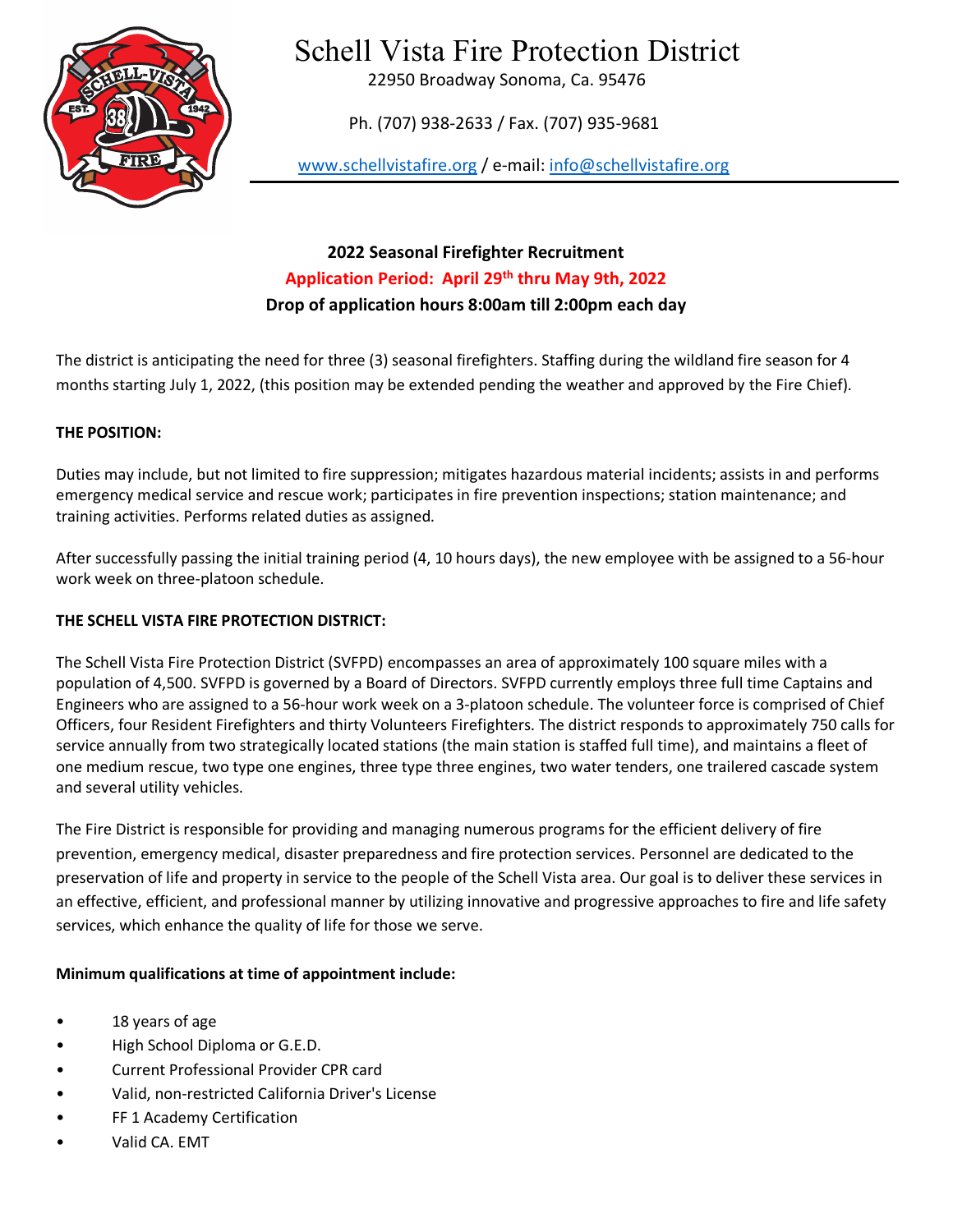

# Schell Vista Fire Protection District

22950 Broadway Sonoma, Ca. 95476

Ph. (707) 938-2633 / Fax. (707) 935-9681

[www.schellvistafire.org](http://www.schellvistafire.org/) / e-mail: [info@schellvistafire.org](mailto:info@schellvistafire.org)

- Covid 19 Card with Booster
- Current CPAT Certificate
- S 130 Firefighter Training
- S 190 Introduction to Wildland Fire Behavior
- L 180 Human Factors in the Wildland Fire Service
- I 100 Introduction to Incident Command System
- I 700 National Incident Management System (NIMS) An Introduction

# **Desirable Qualifications:**

- Current firefighting and EMS experience
- College Fire Science studies
- NWCG Firefighter Type 2

### **Knowledge, Skills and Abilities:**

- Ability to learn firefighting tactics and EMS techniques
- Ability to learn the operation and maintenance of equipment
- Ability to understand and follow oral and written instructions
- Ability to communicate effectively
- Ability to do strenuous physical activity for extended periods of time

#### **Testing and Eligible List:**

Depending on the number of qualified applications received, the examination may consist of a highly qualified review of application screening and oral examination and names will be placed on the eligible list.

#### **SELECTION PROCESS**

Applications must be complete and demonstrate that they meet the minimum qualifications. All statements made on the application are subject to investigation and verification.

#### **Successful candidates shall be required to:**

Pass a pre-employment medical exam, drug screen and live scan.